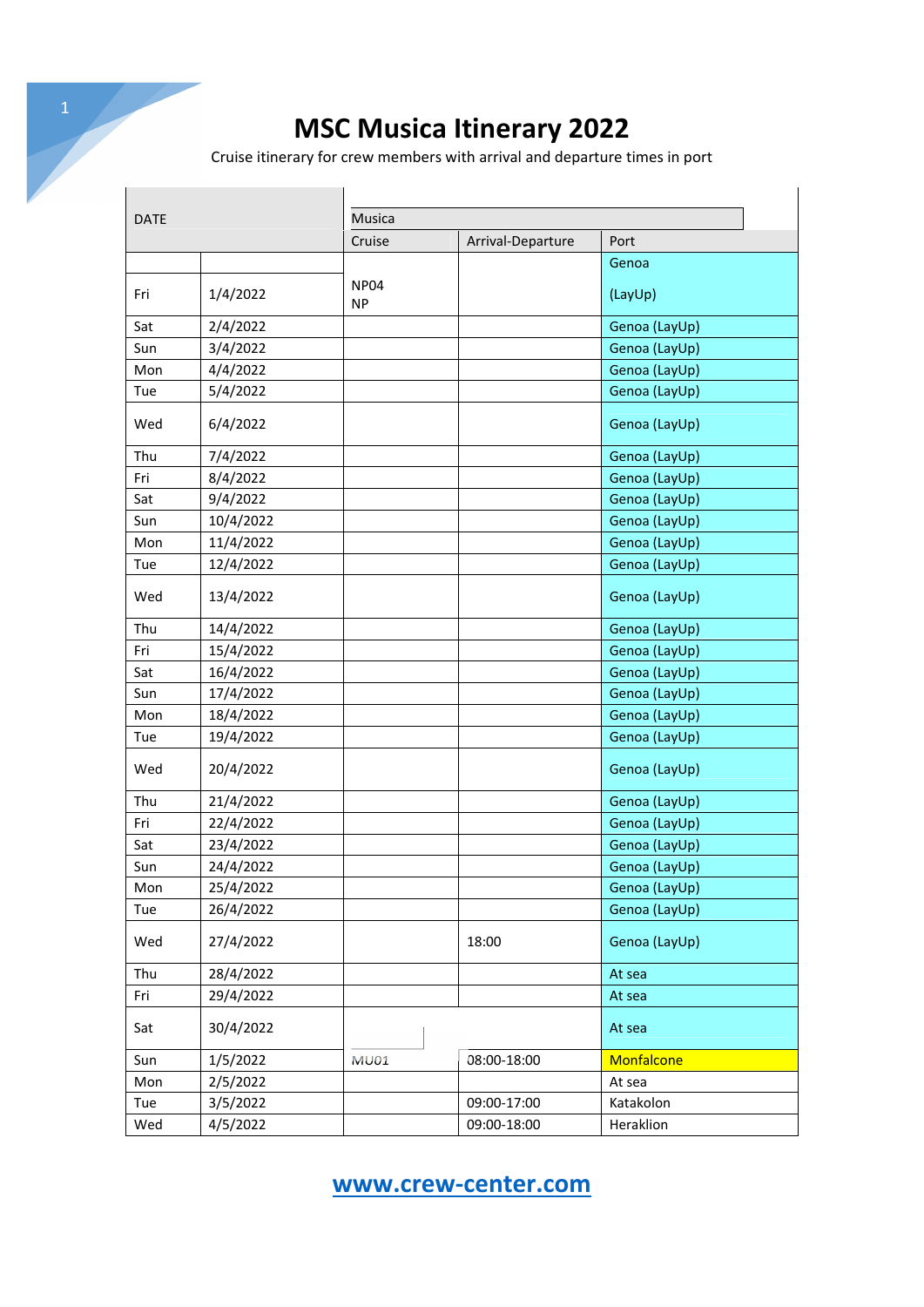|     |           |             | <b>MSC Musica Itinerary 2022</b>                                           |            |
|-----|-----------|-------------|----------------------------------------------------------------------------|------------|
|     |           |             |                                                                            |            |
|     |           |             | Cruise itinerary for crew members with arrival and departure times in port |            |
|     |           |             |                                                                            |            |
| Thu | 5/5/2022  |             | 07:00-19:00                                                                | Santorini  |
| Fri | 6/5/2022  |             |                                                                            | At sea     |
| Sat | 7/5/2022  |             | 07:00-14:00                                                                | Bari       |
| Sun | 8/5/2022  | <b>MU02</b> | 09:00-18:00                                                                | Monfalcone |
| Mon | 9/5/2022  |             |                                                                            | At sea     |
| Tue | 10/5/2022 |             | 09:00-17:00                                                                | Katakolon  |
|     |           |             |                                                                            |            |
| Wed | 11/5/2022 |             | 09:00-18:00                                                                | Heraklion  |
| Thu | 12/5/2022 |             | 07:00-19:00                                                                | Santorini  |
| Fri | 13/5/2022 |             |                                                                            | At sea     |
| Sat | 14/5/2022 |             | 07:00-14:00                                                                | Bari       |
| Sun | 15/5/2022 | <b>MU03</b> | 09:00-18:00                                                                | Monfalcone |
| Mon | 16/5/2022 |             |                                                                            | At sea     |
| Tue | 17/5/2022 |             | 09:00-17:00                                                                | Katakolon  |
| Wed | 18/5/2022 |             | 09:00-18:00                                                                | Heraklion  |
| Thu | 19/5/2022 |             | 07:00-19:00                                                                | Santorini  |
| Fri | 20/5/2022 |             |                                                                            | At sea     |
| Sat | 21/5/2022 |             | 07:00-14:00                                                                | Bari       |
| Sun | 22/5/2022 | <b>MU04</b> | 09:00-18:00                                                                | Monfalcone |
| Mon | 23/5/2022 |             |                                                                            | At sea     |
| Tue | 24/5/2022 |             | 09:00-17:00                                                                | Katakolon  |
| Wed | 25/5/2022 |             | 09:00-18:00                                                                | Heraklion  |
| Thu | 26/5/2022 |             | 07:00-19:00                                                                | Santorini  |
| Fri | 27/5/2022 |             |                                                                            | At sea     |
| Sat | 28/5/2022 |             | 07:00-14:00                                                                | Bari       |
| Sun | 29/5/2022 | <b>MU05</b> | 09:00-18:00                                                                | Monfalcone |
| Mon | 30/5/2022 |             |                                                                            | At sea     |
| Tue | 31/5/2022 |             | 09:00-17:00                                                                | Katakolon  |
| Wed | 1/6/2022  | <b>MU05</b> | 09:00-18:00                                                                | Heraklion  |
| Thu | 2/6/2022  |             | 07:00-19:00                                                                | Santorini  |
| Fri | 3/6/2022  |             |                                                                            | At sea     |
| Sat | 4/6/2022  |             | 07:00-14:00                                                                | Bari       |
| Sun | 5/6/2022  | MU06        | 09:00-18:00                                                                | Monfalcone |
| Mon | 6/6/2022  |             |                                                                            | At sea     |
| Tue | 7/6/2022  |             | 09:00-17:00                                                                | Katakolon  |
| Wed | 8/6/2022  |             | 09:00-18:00                                                                | Heraklion  |
| Thu | 9/6/2022  |             | 07:00-19:00                                                                | Santorini  |
| Fri | 10/6/2022 |             |                                                                            | At sea     |
| Sat | 11/6/2022 |             | 07:00-14:00                                                                | Bari       |
|     |           |             |                                                                            |            |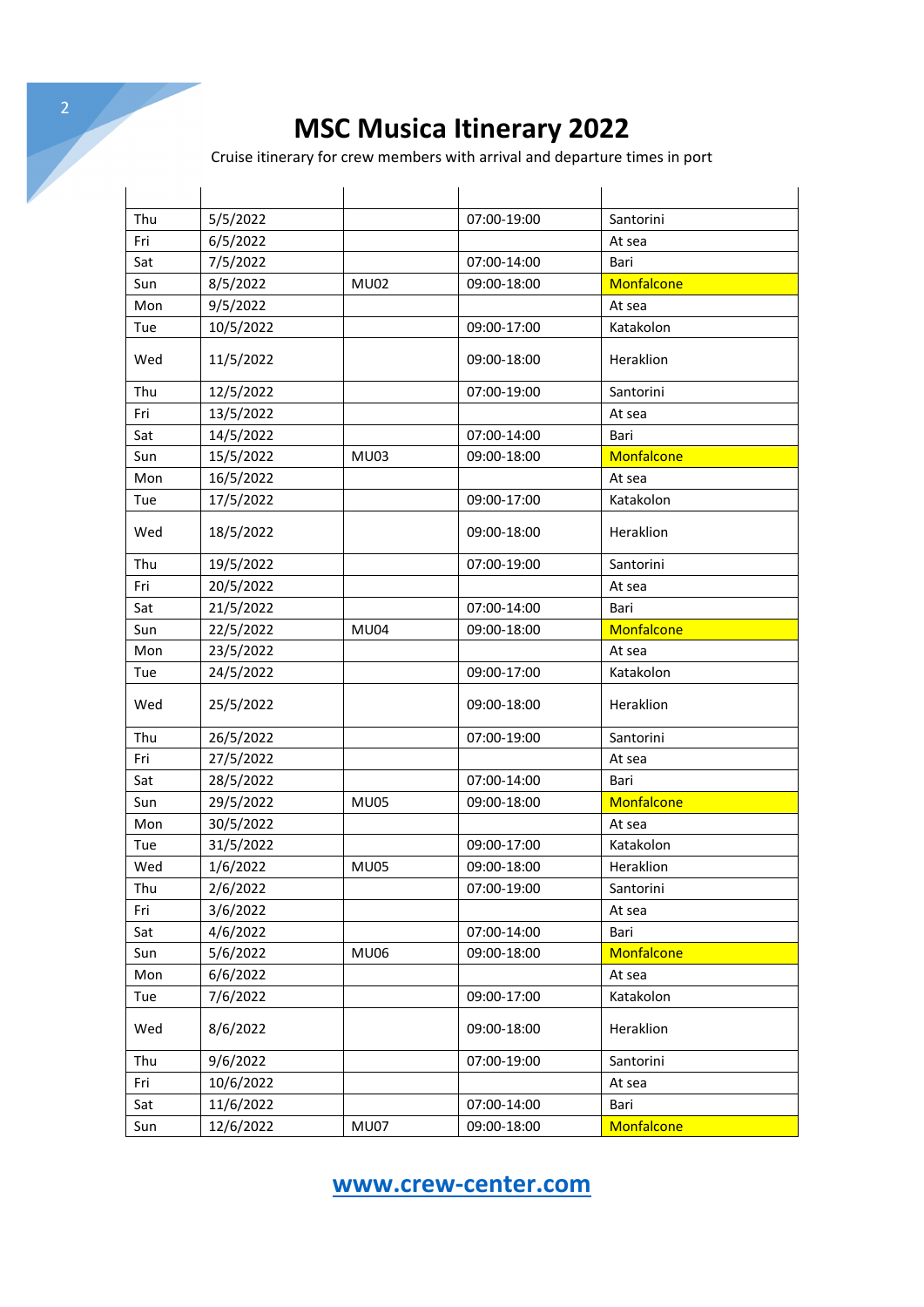Cruise itinerary for crew members with arrival and departure times in port

| Mon | 13/6/2022 |             |             | At sea     |
|-----|-----------|-------------|-------------|------------|
| Tue | 14/6/2022 |             | 09:00-17:00 | Katakolon  |
| Wed | 15/6/2022 |             | 09:00-18:00 | Heraklion  |
| Thu | 16/6/2022 |             | 07:00-19:00 | Santorini  |
| Fri | 17/6/2022 |             |             | At sea     |
| Sat | 18/6/2022 |             | 07:00-14:00 | Bari       |
| Sun | 19/6/2022 | <b>MU08</b> | 09:00-18:00 | Monfalcone |
| Mon | 20/6/2022 |             |             | At sea     |
| Tue | 21/6/2022 |             | 09:00-17:00 | Katakolon  |
| Wed | 22/6/2022 |             | 09:00-18:00 | Heraklion  |
| Thu | 23/6/2022 |             | 07:00-19:00 | Santorini  |
| Fri | 24/6/2022 |             |             | At sea     |
| Sat | 25/6/2022 |             | 07:00-14:00 | Bari       |
| Sun | 26/6/2022 | <b>MU09</b> | 09:00-18:00 | Monfalcone |
| Mon | 27/6/2022 |             |             | At sea     |
| Tue | 28/6/2022 |             | 09:00-17:00 | Katakolon  |
| Wed | 29/6/2022 |             | 09:00-18:00 | Heraklion  |
| Thu | 30/6/2022 |             | 07:00-19:00 | Santorini  |
| Fri | 1/7/2022  | <b>MU09</b> |             | At sea     |
| Sat | 2/7/2022  |             | 07:00-14:00 | Bari       |
| Sun | 3/7/2022  | MU10        | 09:00-18:00 | Monfalcone |
| Mon | 4/7/2022  |             |             | At sea     |
| Tue | 5/7/2022  |             | 09:00-17:00 | Katakolon  |
| Wed | 6/7/2022  |             | 09:00-18:00 | Heraklion  |
| Thu | 7/7/2022  |             | 07:00-19:00 | Santorini  |
| Fri | 8/7/2022  |             |             | At sea     |
| Sat | 9/7/2022  |             | 07:00-14:00 | Bari       |
| Sun | 10/7/2022 | <b>MU11</b> | 09:00-18:00 | Monfalcone |
| Mon | 11/7/2022 |             |             | At sea     |
| Tue | 12/7/2022 |             | 09:00-17:00 | Katakolon  |
| Wed | 13/7/2022 |             | 09:00-18:00 | Heraklion  |
| Thu | 14/7/2022 |             | 07:00-19:00 | Santorini  |
| Fri | 15/7/2022 |             |             | At sea     |
| Sat | 16/7/2022 |             | 07:00-14:00 | Bari       |
| Sun | 17/7/2022 | <b>MU12</b> | 09:00-18:00 | Monfalcone |
| Mon | 18/7/2022 |             |             | At sea     |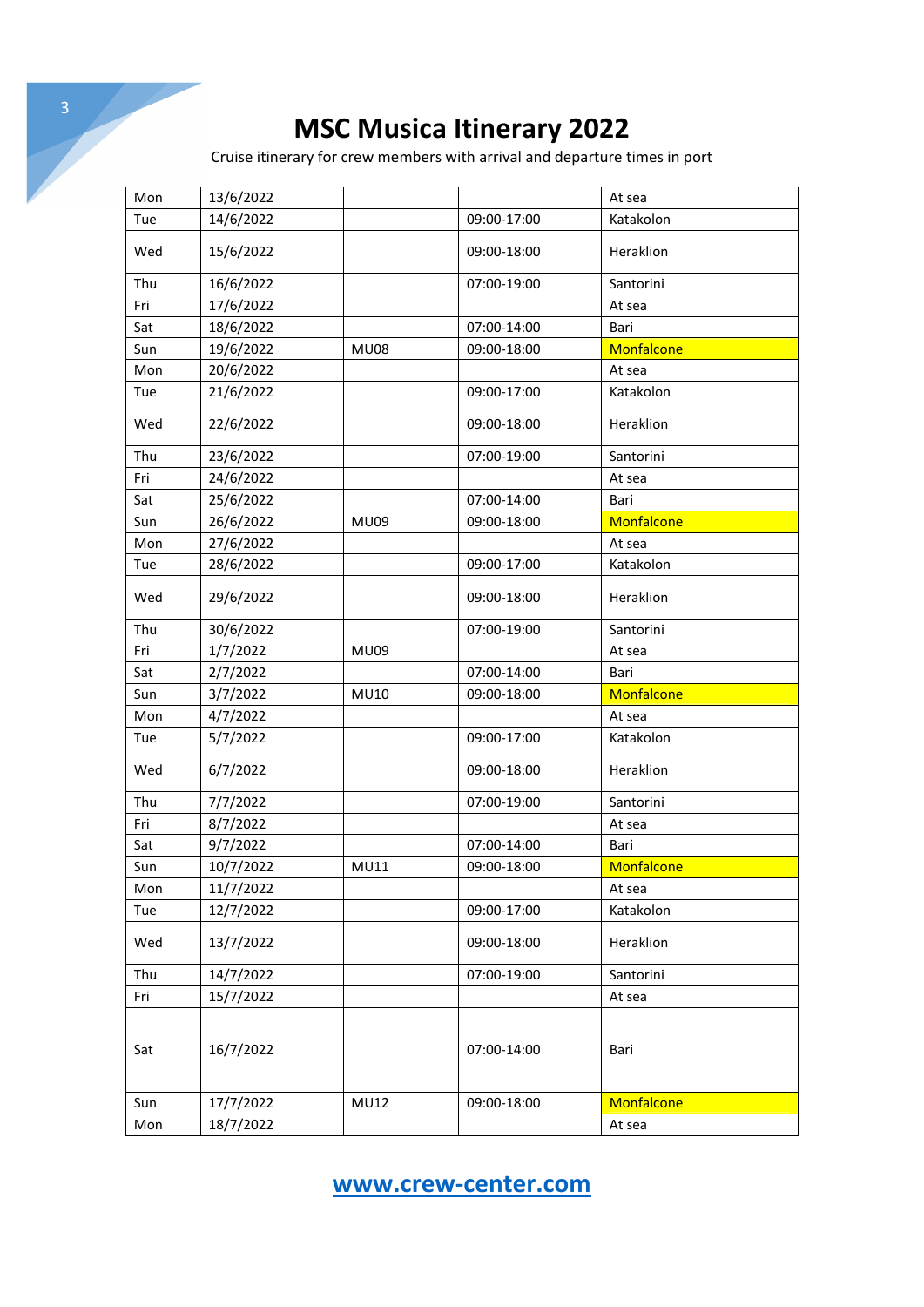| $\overline{4}$ |            |           |             |                                                                            |                    |
|----------------|------------|-----------|-------------|----------------------------------------------------------------------------|--------------------|
|                |            |           |             | <b>MSC Musica Itinerary 2022</b>                                           |                    |
|                |            |           |             | Cruise itinerary for crew members with arrival and departure times in port |                    |
|                |            |           |             |                                                                            |                    |
|                | Tue        | 19/7/2022 |             | 09:00-17:00                                                                | Katakolon          |
|                | Wed        | 20/7/2022 |             | 09:00-18:00                                                                | Heraklion          |
|                | Thu        | 21/7/2022 |             | 07:00-19:00                                                                | Santorini          |
|                | Fri        | 22/7/2022 |             |                                                                            | At sea             |
|                | Sat        | 23/7/2022 |             | 07:00-14:00                                                                | Bari               |
|                | Sun        | 24/7/2022 | MU13        | 09:00-18:00                                                                | Monfalcone         |
|                | Mon        | 25/7/2022 |             |                                                                            | At sea             |
|                | Tue        | 26/7/2022 |             | 09:00-17:00                                                                | Katakolon          |
|                | Wed        | 27/7/2022 |             | 09:00-18:00                                                                | Heraklion          |
|                | Thu        | 28/7/2022 |             | 07:00-19:00                                                                | Santorini          |
|                | Fri        | 29/7/2022 |             |                                                                            | At sea             |
|                | Sat        | 30/7/2022 |             | 07:00-14:00                                                                | Bari               |
|                | Sun        | 31/7/2022 | <b>MU14</b> | 09:00-18:00                                                                | Monfalcone         |
|                | Mon        | 1/8/2022  | <b>MU14</b> |                                                                            | At sea             |
|                | Tue        | 2/8/2022  |             | 09:00-17:00                                                                | Katakolon          |
|                | Wed        | 3/8/2022  |             | 09:00-18:00                                                                | Heraklion          |
|                | Thu        | 4/8/2022  |             | 07:00-19:00                                                                | Santorini          |
|                | Fri        | 5/8/2022  |             |                                                                            | At sea             |
|                | Sat        | 6/8/2022  |             | 07:00-14:00                                                                | Bari               |
|                | Sun        | 7/8/2022  | <b>MU15</b> | 09:00-18:00                                                                | Monfalcone         |
|                | Mon        | 8/8/2022  |             |                                                                            | At sea             |
|                | Tue        | 9/8/2022  |             | 09:00-17:00                                                                | Katakolon          |
|                | Wed        | 10/8/2022 |             | 09:00-18:00                                                                | Heraklion          |
|                |            |           |             |                                                                            | Santorini          |
|                | Thu<br>Fri | 11/8/2022 |             | 07:00-19:00                                                                |                    |
|                |            | 12/8/2022 |             |                                                                            | At sea             |
|                | Sat        | 13/8/2022 |             | 07:00-14:00                                                                | Bari<br>Monfalcone |
|                | Sun        | 14/8/2022 | MU16        | 09:00-18:00                                                                |                    |
|                | Mon        | 15/8/2022 |             |                                                                            | At sea             |
|                | Tue        | 16/8/2022 |             | 09:00-17:00                                                                | Katakolon          |
|                | Wed        | 17/8/2022 |             | 09:00-18:00                                                                | Heraklion          |
|                | Thu        | 18/8/2022 |             | 07:00-19:00                                                                | Santorini          |
|                | Fri        | 19/8/2022 |             |                                                                            | At sea             |
|                | Sat        | 20/8/2022 |             | 07:00-14:00                                                                | Bari               |
|                | Sun        | 21/8/2022 | <b>MU18</b> | 09:00-18:00                                                                | Monfalcone         |
|                | Mon        | 22/8/2022 |             |                                                                            | At sea             |
|                | Tue        | 23/8/2022 |             | 09:00-17:00                                                                | Katakolon          |
|                | Wed        | 24/8/2022 |             | 09:00-18:00                                                                | Heraklion          |
|                | Thu        | 25/8/2022 |             | 07:00-19:00                                                                | Santorini          |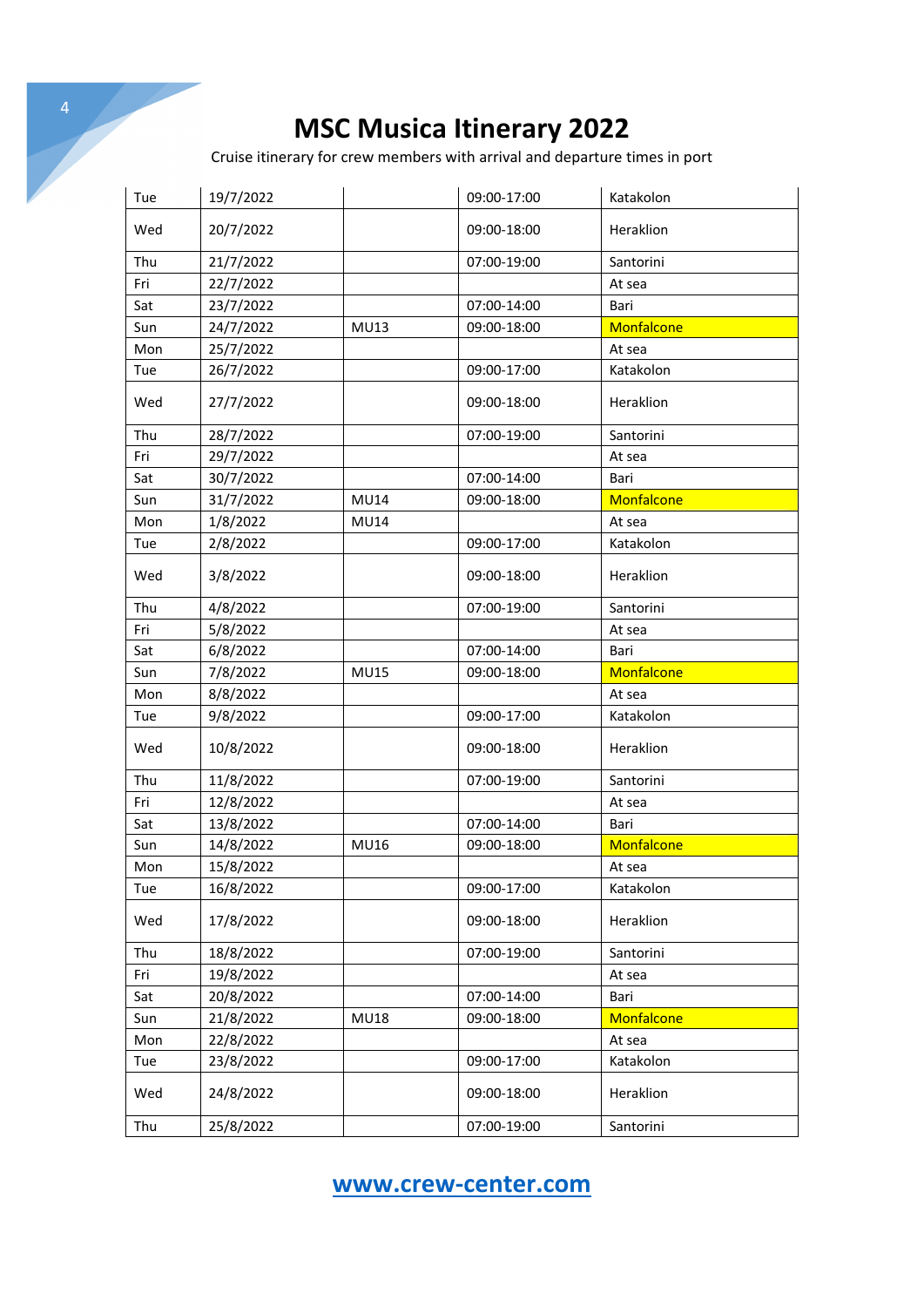Cruise itinerary for crew members with arrival and departure times in port

| Fri | 26/8/2022 |             |             | At sea     |
|-----|-----------|-------------|-------------|------------|
| Sat | 27/8/2022 |             | 07:00-14:00 | Bari       |
| Sun | 28/8/2022 | MU19        | 09:00-18:00 | Monfalcone |
| Mon | 29/8/2022 |             |             | At sea     |
| Tue | 30/8/2022 |             | 09:00-17:00 | Katakolon  |
| Wed | 31/8/2022 |             | 09:00-18:00 | Heraklion  |
| Thu | 1/9/2022  | MU19        | 07:00-19:00 | Santorini  |
| Fri | 2/9/2022  |             |             | At sea     |
| Sat | 3/9/2022  |             | 07:00-14:00 | Bari       |
| Sun | 4/9/2022  | <b>MU20</b> | 09:00-18:00 | Monfalcone |
| Mon | 5/9/2022  |             |             | At sea     |
| Tue | 6/9/2022  |             | 09:00-17:00 | Katakolon  |
| Wed | 7/9/2022  |             | 09:00-18:00 | Heraklion  |
| Thu | 8/9/2022  |             | 07:00-19:00 | Santorini  |
| Fri | 9/9/2022  |             |             | At sea     |
| Sat | 10/9/2022 |             | 07:00-14:00 | Bari       |
| Sun | 11/9/2022 | MU21        | 09:00-18:00 | Monfalcone |
| Mon | 12/9/2022 |             |             | At sea     |
| Tue | 13/9/2022 |             | 09:00-17:00 | Katakolon  |
| Wed | 14/9/2022 |             | 09:00-18:00 | Heraklion  |
| Thu | 15/9/2022 |             | 07:00-19:00 | Santorini  |
| Fri | 16/9/2022 |             |             | At sea     |
| Sat | 17/9/2022 |             | 07:00-14:00 | Bari       |
| Sun | 18/9/2022 | <b>MU22</b> | 09:00-18:00 | Monfalcone |
| Mon | 19/9/2022 |             |             | At sea     |
| Tue | 20/9/2022 |             | 09:00-17:00 | Katakolon  |
| Wed | 21/9/2022 |             | 09:00-18:00 | Heraklion  |
| Thu | 22/9/2022 |             | 07:00-19:00 | Santorini  |
| Fri | 23/9/2022 |             |             | At sea     |
| Sat | 24/9/2022 |             | 07:00-14:00 | Bari       |
| Sun | 25/9/2022 | <b>MU23</b> | 09:00-18:00 | Monfalcone |
| Mon | 26/9/2022 |             |             | At sea     |
| Tue | 27/9/2022 |             | 09:00-17:00 | Katakolon  |
| Wed | 28/9/2022 |             | 09:00-18:00 | Heraklion  |
| Thu | 29/9/2022 |             | 07:00-19:00 | Santorini  |
| Fri | 30/9/2022 |             |             | At sea     |
| Sat | 1/10/2022 | <b>MU23</b> | 07:00-14:00 | Bari       |
| Sun | 2/10/2022 | <b>MU24</b> | 09:00-18:00 | Monfalcone |
| Mon | 3/10/2022 |             |             | At sea     |

**www.crew-center.com**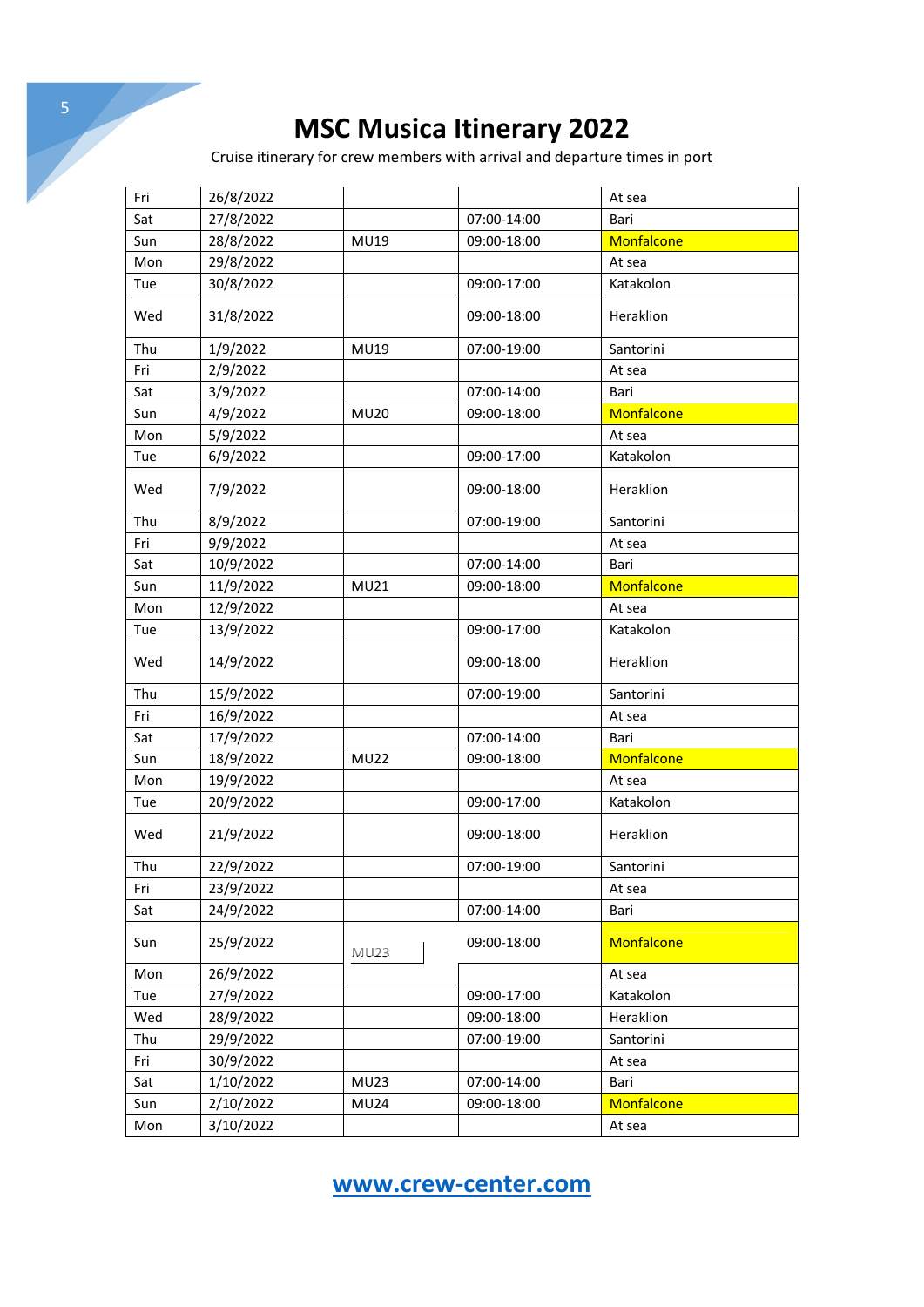Cruise itinerary for crew members with arrival and departure times in port

| Tue | 4/10/2022  |             | 09:00-17:00 | Katakolon  |
|-----|------------|-------------|-------------|------------|
| Wed | 5/10/2022  |             | 09:00-18:00 | Heraklion  |
| Thu | 6/10/2022  |             | 07:00-19:00 | Santorini  |
| Fri | 7/10/2022  |             |             | At sea     |
| Sat | 8/10/2022  |             | 07:00-14:00 | Bari       |
| Sun | 9/10/2022  | <b>MU25</b> | 09:00-18:00 | Monfalcone |
| Mon | 10/10/2022 |             |             | At sea     |
| Tue | 11/10/2022 |             | 09:00-17:00 | Katakolon  |
| Wed | 12/10/2022 |             | 09:00-18:00 | Heraklion  |
| Thu | 13/10/2022 |             | 07:00-19:00 | Santorini  |
| Fri | 14/10/2022 |             |             | At sea     |
| Sat | 15/10/2022 |             | 07:00-14:00 | Bari       |
| Sun | 16/10/2022 | <b>MU26</b> | 09:00-18:00 | Monfalcone |
| Mon | 17/10/2022 |             |             | At sea     |
| Tue | 18/10/2022 |             | 09:00-17:00 | Katakolon  |
| Wed | 19/10/2022 |             | 09:00-18:00 | Heraklion  |
| Thu | 20/10/2022 |             | 07:00-19:00 | Santorini  |
| Fri | 21/10/2022 |             |             | At sea     |
| Sat | 22/10/2022 |             | 07:00-14:00 | Bari       |
| Sun | 23/10/2022 | <b>MU27</b> | 09:00-18:00 | Monfalcone |
| Mon | 24/10/2022 |             |             | At sea     |
| Tue | 25/10/2022 |             | 09:00-17:00 | Katakolon  |
|     |            |             |             |            |
| Wed | 26/10/2022 |             | 09:00-18:00 | Heraklion  |
| Thu | 27/10/2022 |             | 07:00-19:00 | Santorini  |
| Fri | 28/10/2022 |             |             | At sea     |
| Sat | 29/10/2022 |             | 07:00-14:00 | Bari       |
| Sun | 30/10/2022 | <b>MU28</b> | 09:00-18:00 | Monfalcone |
| Mon | 31/10/2022 |             |             | At sea     |
| Tue | 1/11/2022  | <b>MU28</b> | 09:00-17:00 | Katakolon  |
| Wed | 2/11/2022  |             | 09:00-18:00 | Heraklion  |
| Thu | 3/11/2022  |             | 07:00-19:00 | Santorini  |
| Fri | 4/11/2022  |             |             | At sea     |
| Sat | 5/11/2022  |             | 07:00-14:00 | Bari       |
| Sun | 6/11/2022  | <b>MU29</b> | 09:00-18:00 | Monfalcone |
| Mon | 7/11/2022  |             |             | At sea     |
| Tue | 8/11/2022  |             | 09:00-17:00 | Katakolon  |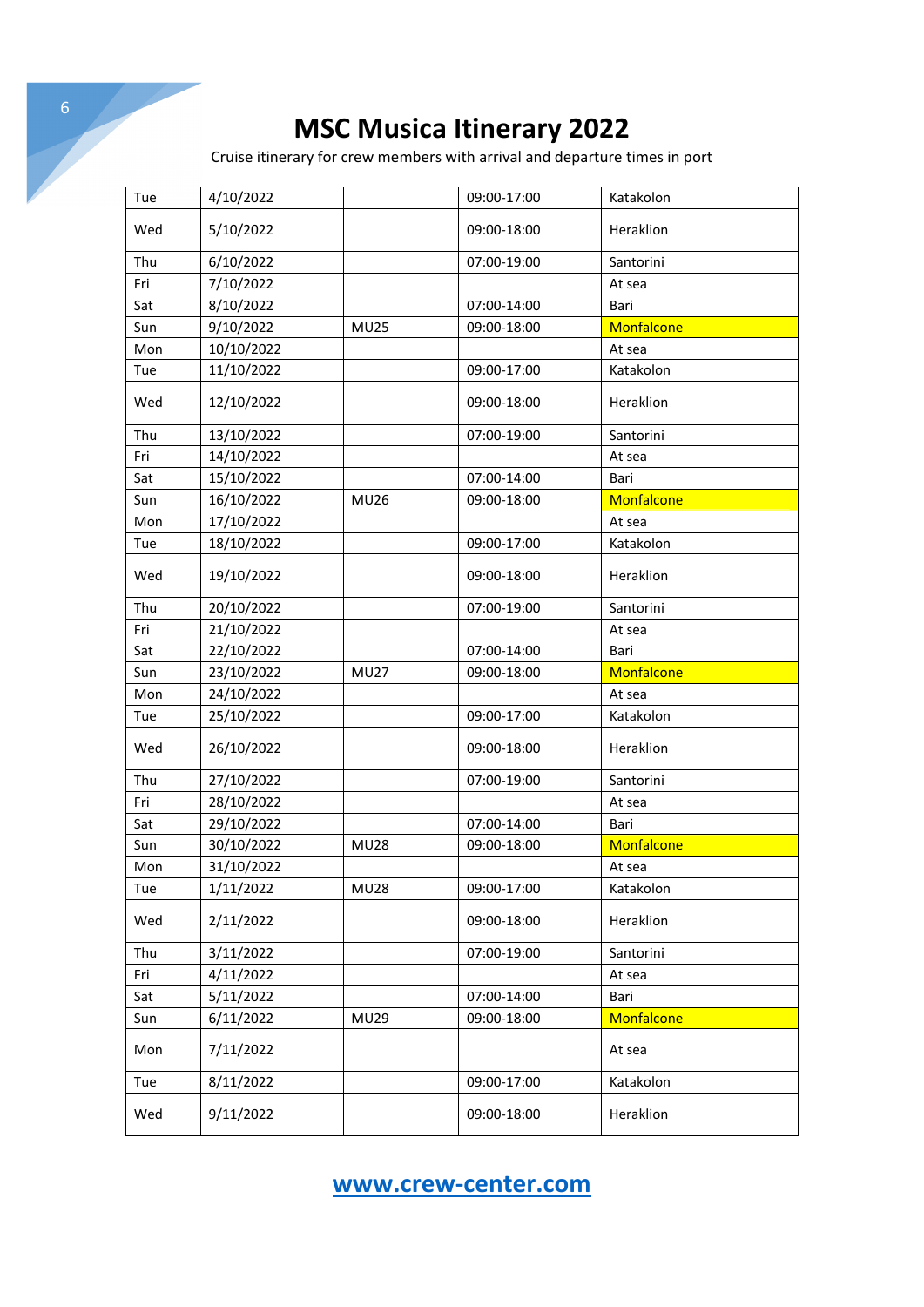Cruise itinerary for crew members with arrival and departure times in port

| Thu | 10/11/2022 |             | 07:00-19:00 | Santorini             |
|-----|------------|-------------|-------------|-----------------------|
| Fri | 11/11/2022 |             |             | At sea                |
| Sat | 12/11/2022 |             | 07:00-14:00 | Bari                  |
| Sun | 13/11/2022 | <b>MU01</b> | 09:00-17:00 | Monfalcone            |
| Mon | 14/11/2022 |             |             | At sea                |
| Tue | 15/11/2022 |             | 09:00-17:00 | Siracusa              |
| Wed | 16/11/2022 |             | 07:00-17:00 | Palermo               |
| Thu | 17/11/2022 |             |             | At sea                |
| Fri | 18/11/2022 |             | 07:00-17:00 | Alicante              |
| Sat | 19/11/2022 |             | 12:00-19:00 | Gibraltar             |
| Sun | 20/11/2022 |             |             | At sea                |
| Mon | 21/11/2022 |             | 07:00-16:00 | Arrecife de Lanzarote |
| Tue | 22/11/2022 |             |             | At sea                |
| Wed | 23/11/2022 |             |             | At sea                |
| Thu | 24/11/2022 |             |             | At sea                |
| Fri | 25/11/2022 |             |             | At sea                |
| Sat | 26/11/2022 |             |             | At sea                |
| Sun | 27/11/2022 |             |             | At sea                |
| Mon | 28/11/2022 |             | 07:00-16:00 | Salvador              |
| Tue | 29/11/2022 |             |             | At sea                |
| Wed | 30/11/2022 |             | 09:00-18:00 | Rio de Janeiro        |
| Thu | 1/12/2022  | <b>MU01</b> |             | At sea                |
| Fri | 2/12/2022  |             |             | At sea                |
| Sat | 3/12/2022  |             | 09:00-19:00 | Montevideo            |
| Sun | 4/12/2022  | <b>MU02</b> | 09:00-19:00 | <b>Buenos Aires</b>   |
| Mon | 5/12/2022  |             |             | At sea                |
| Tue | 6/12/2022  |             |             | At sea                |
| Wed | 7/12/2022  |             | 09:00-20:00 | Rio de Janeiro        |
| Thu | 8/12/2022  |             | 08:00-14:00 | Ilhabela              |
| Fri | 9/12/2022  |             |             | At sea                |
| Sat | 10/12/2022 |             | 13:00-19:00 | Montevideo            |
| Sun | 11/12/2022 | <b>MU03</b> | 09:00-19:00 | <b>Buenos Aires</b>   |
| Mon | 12/12/2022 |             |             | At sea                |
| Tue | 13/12/2022 |             |             | At sea                |
| Wed | 14/12/2022 |             | 09:00-20:00 | Ilha Grande           |
| Thu | 15/12/2022 |             | 07:00-19:00 | Rio de Janeiro        |
| Fri | 16/12/2022 |             | 07:00-14:00 | Ilhabela              |
| Sat | 17/12/2022 |             |             | At sea                |